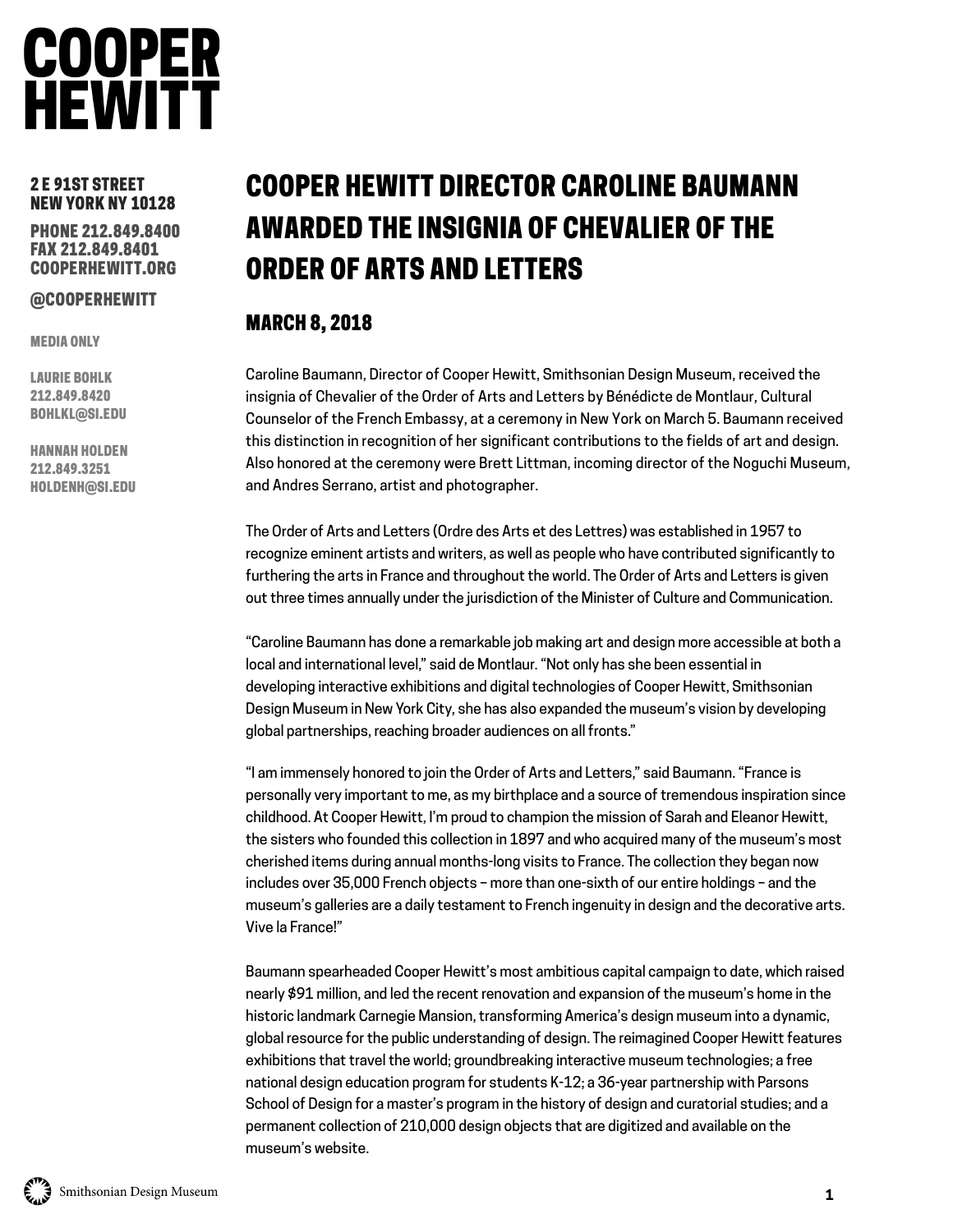# **COOPER**<br>HEWITT

Inspired by the Musée des Arts Décoratifs, Cooper Hewitt's founders, Sarah and Eleanor Hewitt, established the museum in 1897 for the study of design and appreciation of the decorative arts. The Hewitt sisters endowed it with a collection largely acquired in Paris, international in scope, and primarily centered on historic French design. Cooper Hewitt's holdings include more than 35,000 French design objects, from an extraordinary surtout de table by the great ormolu specialist and sculptor Pierre-Philippe Thomire to superb contemporary industrial and graphic design by Philippe Apeloig, Ronan and Erwan Bouroullec and Patrick Jouin. Cooper Hewitt exhibitions have highlighted the designs of Van Cleef & Arpels, Sonia Delauney, Lalique, Paris Opera design and a forthcoming exhibition will focus on the work of Hector Guimard.

Presently on view in the galleries is "Moustiers Ceramics: Gifts from the Eugene V. and Clare E. Thaw Collection," showcasing nearly 60 works of faience alongside related prints and textiles, and an installation of 18th- and 19th-century staircase models, representing a range of design styles and techniques. In May, the museum will open "Saturated: The Allure and Science of Color," which showcases more than 20 French works, including Michel Eugène Chevreul's 1839 book that presents the first color system to include brightness and chroma.

A Swiss-American born in Paris, Baumann is a member of the Applied Arts and Design Museum Network, the Royal College of Art USA Board, the NYCxDesign Steering Committee, the Dwell On Design New York Advisory Board and an honorary committee member for Salon Art + Design.

Baumann earned a master's degree in medieval art from New York University's Institute of Fine Arts and a bachelor's degree in art history and French literature from Bates College. She also attended La Sorbonne and L'École du Louvre. Baumann resides on the Upper West Side of Manhattan with her partner and son.

A video of the conferral ceremony in its entirety may be viewed at the following link: https://youtu.be/Vgjep6IhYaU

## **ABOUT COOPER HEWITT, SMITHSONIAN DESIGN MUSEUM**

Housed in the historic landmark Carnegie Mansion in New York City, Cooper Hewitt is the only museum in the United States devoted exclusively to historical and contemporary design. With a mission to educate, inspire and empower people through design, Cooper Hewitt's special exhibitions and educational programs tell design's story, raise awareness of design's universal value and demonstrate design's power to make a difference. For more information, visit cooperhewitt.org.

## **ABOUT THE CULTURAL SERVICES OF THE FRENCH EMBASSY**

The Cultural Services of the French Embassy promotes the best of French arts, literature, cinema, language and higher education across the U.S. Based in New York City, Washington, D.C. and eight other cities across the country, the Cultural Services brings artists, authors, educational and university programs to cities nationwide. It also builds partnership between French and American artists, institutions and universities on both sides of the Atlantic. In New